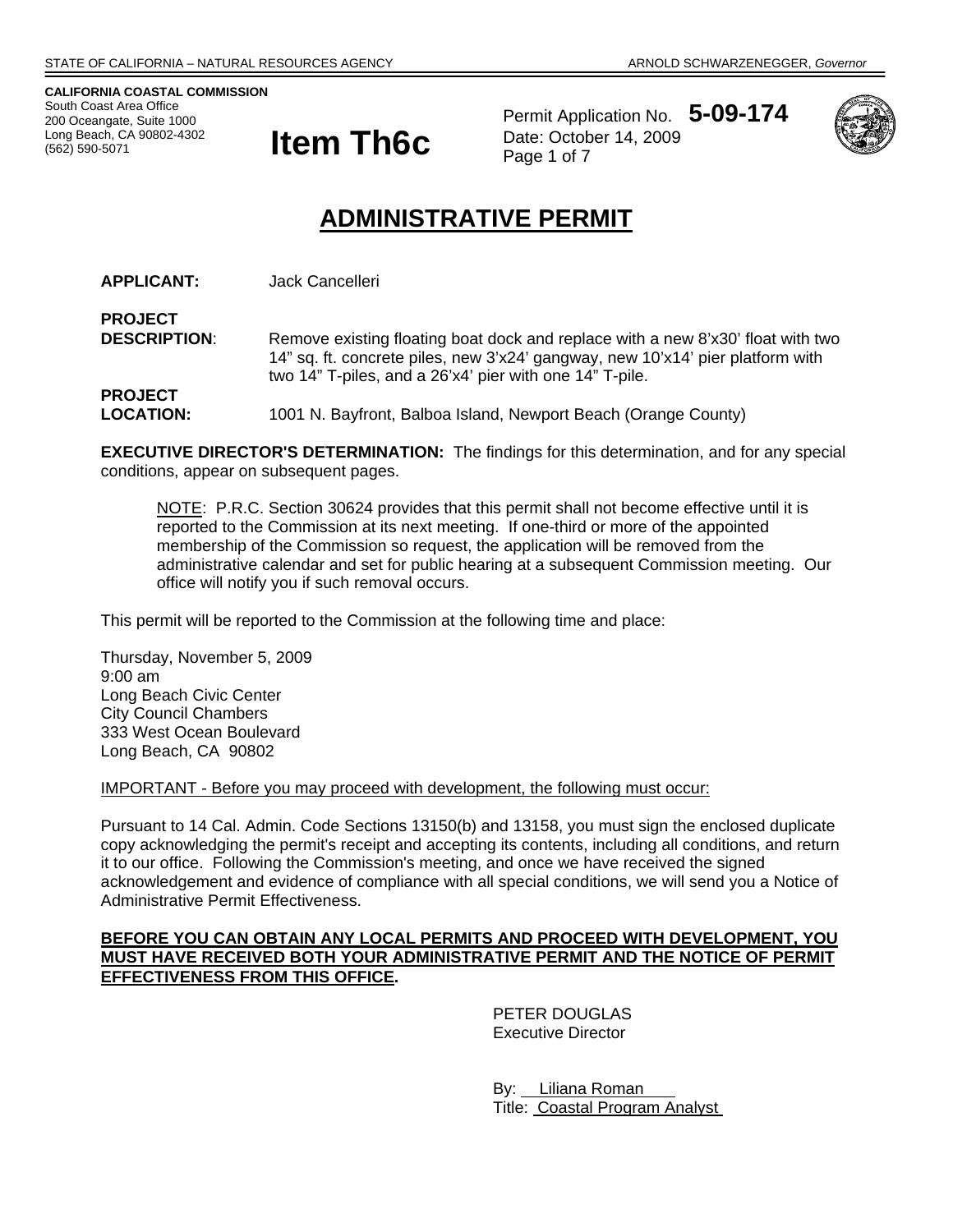#### **STANDARD CONDITIONS:**

- 1. Notice of Receipt and Acknowledgment. The permit is not valid and development shall not commence until a copy of the permit, signed by the permittee or authorized agent, acknowledging receipt of the permit and acceptance of the terms and conditions, is returned to the Commission office.
- 2. Expiration. If development has not commenced, the permit will expire two years from the date this permit is reported to the Commission. Development shall be pursued in a diligent manner and completed in a reasonable period of time. Application for extension of the permit must be made prior to the expiration date.
- 3. Interpretation. Any questions of intent or interpretation of any term or condition will be resolved by the Executive Director or the Commission.
- 4. Assignment. The permit may be assigned to any qualified person, provided assignee files with the Commission an affidavit accepting all terms and conditions of the permit.
- 5. Terms and Conditions Run with the Land. These terms and conditions shall be perpetual, and it is the intention of the Commission and the permittee to bind all future owners and possessors of the subject property to the terms and conditions.

#### **SPECIAL CONDITIONS:** See pages four thru seven.

#### **EXECUTIVE DIRECTOR'S DETERMINATION (continued):**

The Executive Director hereby determines that the proposed development is a category of development, which, pursuant to PRC Section 30624, qualifies for approval by the Executive Director through the issuance of an Administrative Permit. Subject to Standard and Special Conditions as attached, said development is in conformity with the provisions of Chapter 3 of the Coastal Act of 1976 and will not have any significant impacts on the environment within the meaning of the California Environmental Quality Act. If located between the nearest public road and the sea, this development is in conformity with the public access and public recreation policies of Chapter 3.

#### **FINDINGS FOR EXECUTIVE DIRECTOR'S DETERMINATION:**

# **A. Project Description**

The project site is located at 1001 N. Bayfront, Balboa Island in the City of Newport Beach (Exhibits #1- 2). Single-family residences characterize the subject site and the surrounding area. The proposed project involves demolition of an existing floating boat dock and replacement with a new 8'x30' float with two 14" sq. ft. concrete piles, new 3'x24' gangway, new 10'x14' pier platform with two 14" T-piles and a 26'x4' pier with one 14" T-pile (Exhibit #3). The new floating dock system is slightly smaller in square footage than the existing floating dock, however still exceeds the U.S. Pier head Line by approximately 10 feet but conforms to the Project Line allowable by the City Harbor Resources Division in this area of Newport Bay.

The dock project will be used for boating related purposes to serve a single-family residential development. The site was surveyed for eelgrass and *Caulerpa taxilfolia* on July 31, 2009 and no eelgrass or *Caulerpa taxilfolia* were discovered within 15 feet of the project area. These eelgrass and *Caulerpa taxilfolia* surveys are valid for a limited period of time (until the next growing season for eelgrass and 90 days for *Caulerpa taxilfolia*). If construction does not occur within the respective time periods, a subsequent survey will be required. If any eelgrass or *Caulerpa taxilfolia* are found on the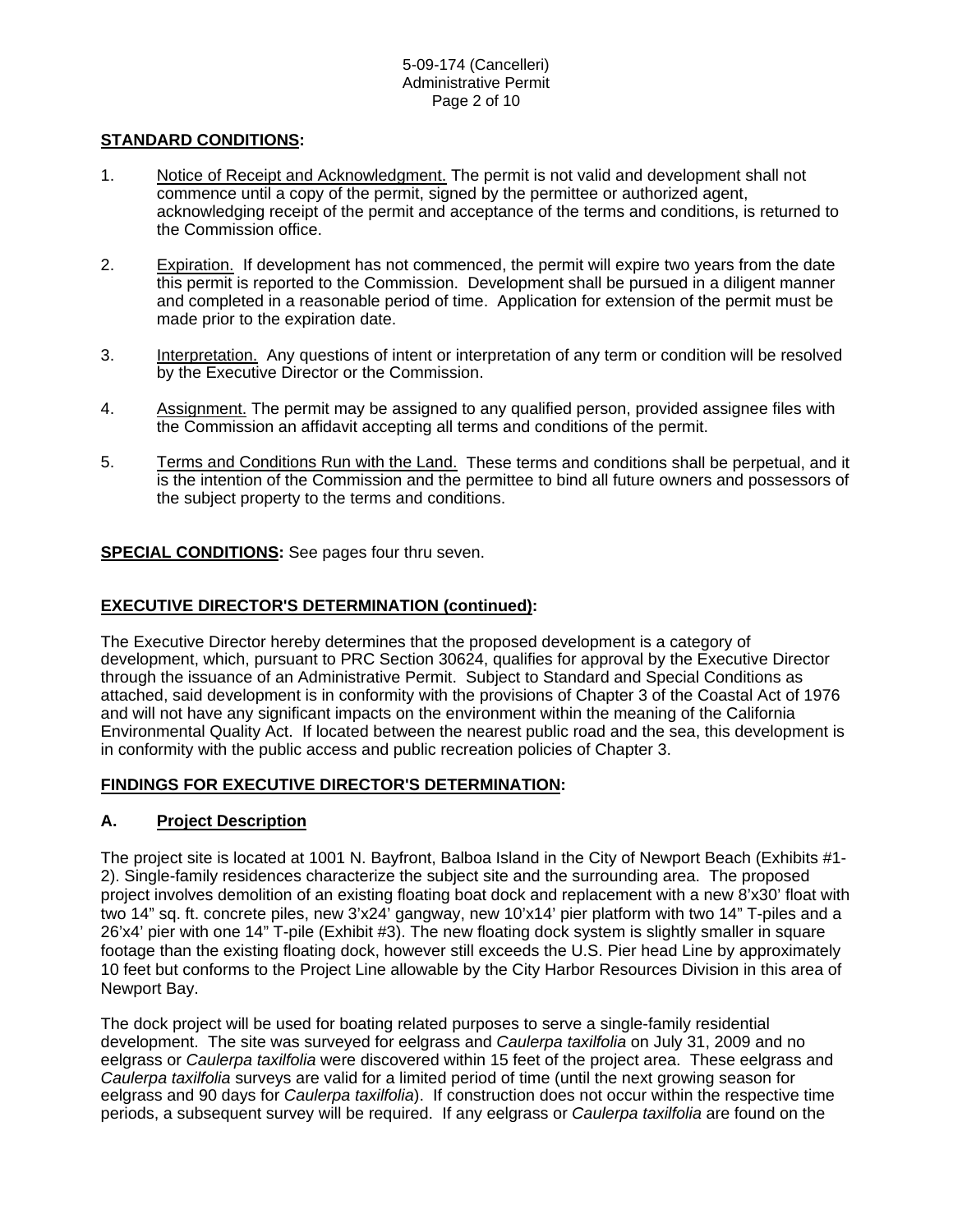#### 5-09-174 (Cancelleri) Administrative Permit Page 3 of 10

project site, Special Conditions No. 2 and No. 3 identify the procedures necessary to be completed prior to beginning any construction.

Coastal public access is available to Newport Bay immediately adjacent to the site to the west, at the Coral Ave street-end.

The proposed project has received an approval in concept from the City of Newport Beach Harbor Resources Division, Harbor Permit Number 151-1001 and Plan Check Number 1050-2009. The Regional Water Quality Control Board (RWQCB) has issued a "General Certification for replacement of Sheet and Dock Piles" determining that the proposed project will not adversely impact water quality if standard construction methods and materials are used. The applicant has applied for a permit from the U.S. Army Corps of Engineers. Staff expects the U.S. Army Corps of Engineers' Letter of Permission (LOP) deeming the project qualifies for the General Concurrence for impacts to essential fish habitats.

Section 30600(c) of the Coastal Act provides for the issuance of coastal development permits directly by the Commission in regions where the local government having jurisdiction does not have a certified Local Coastal Program. The City of Newport Beach only has a certified Land Use Plan and has not exercised the options provided in 30600(b) or 30600.5 to issue its own permits. Therefore, the Coastal Commission is the permit issuing entity and the standard of review is Chapter 3 of the Coastal Act. The certified Land Use Plan may be used for guidance.

#### **B. Marine Resources**

The proposed recreational boat dock development and its associated structures are an allowable and encouraged marine related use. The project design includes the minimum sized pilings and the minimum number of pilings necessary for structural stability. There are no feasible less environmentally damaging alternatives available. As conditioned, the project will not significantly adversely impact eelgrass beds and will not contribute to the dispersal of the invasive aquatic algae, *Caulerpa taxifolia*. Further, as proposed and conditioned, the project, which is to be used solely for recreational boating purposes, conforms to Sections 30224 and 30233 of the Coastal Act.

# **C. Water Quality**

The proposed work will be occurring on, within, or adjacent to coastal waters. The storage or placement of construction material, debris, or waste in a location where it could be discharged into coastal waters would result in an adverse effect on the marine environment. To reduce the potential for construction related impacts on water quality, the Commission imposes special conditions requiring, but not limited to, the appropriate storage and handling of construction equipment and materials to minimize the potential of pollutants to enter coastal waters. To reduce the potential for post-construction impacts to water quality the Commission requires the continued use and maintenance of post construction BMPs. As conditioned, the Commission finds that the development conforms to Sections 30230 and 30231 of the Coastal Act.

# **D. Local Coastal Program**

The LUP for the City of Newport Beach was effectively certified on May 19, 1982. The certified LUP was comprehensively updated on October 13, 2005. As conditioned, the proposed development is consistent with Chapter 3 of the Coastal Act and with the certified Land Use Plan for the area. Approval of the project, as conditioned, will not prejudice the ability of the local government to prepare a Local Coastal Program that is in conformity with the provisions of Chapter 3.

#### **E. California Environmental Quality Act (CEQA)**

As conditioned, there are no feasible alternatives or additional feasible mitigation measures available that would substantially lessen any significant adverse effect that the activity may have on the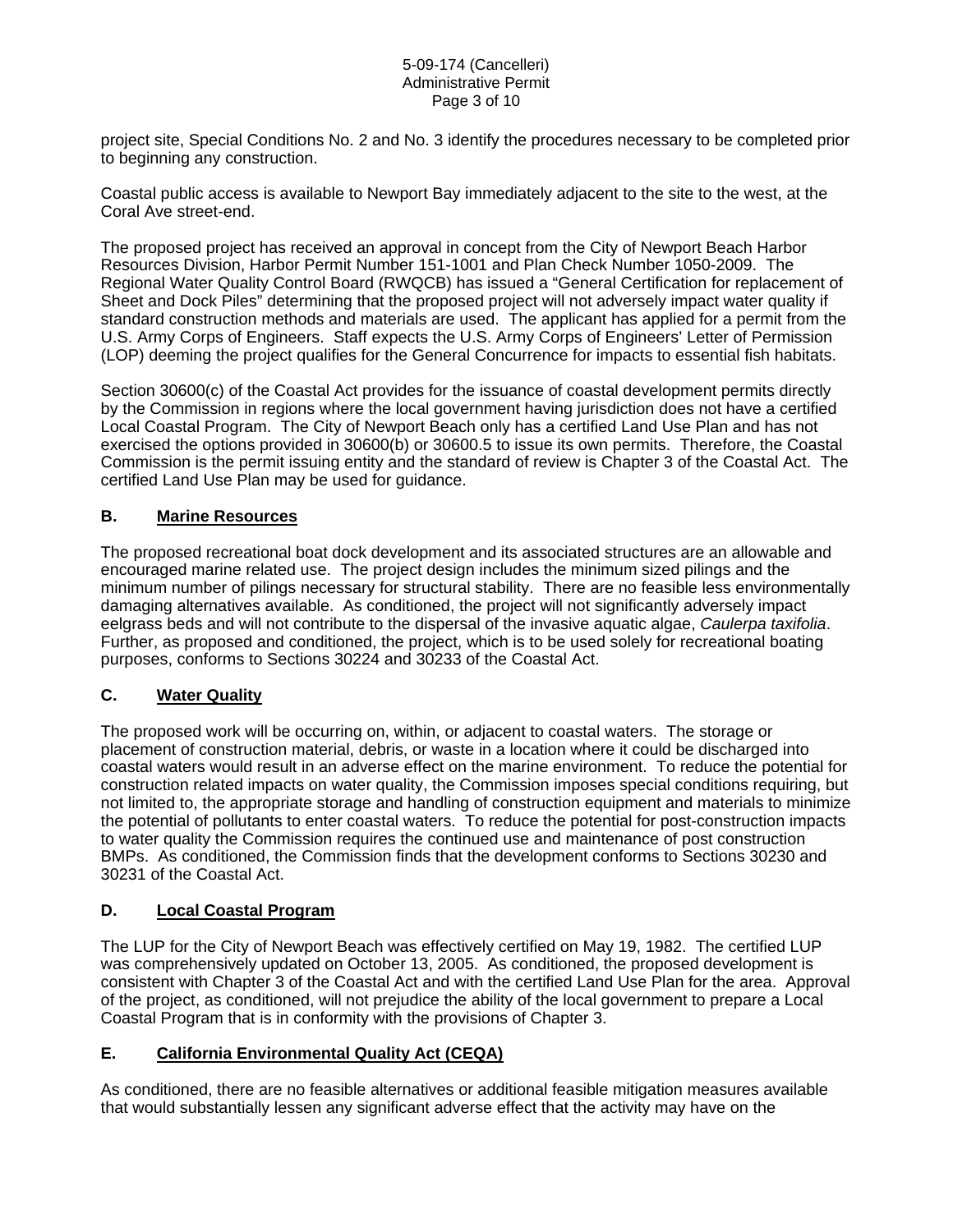#### 5-09-174 (Cancelleri) Administrative Permit Page 4 of 10

environment. Therefore, the Commission finds that the proposed project, as conditioned to mitigate the identified impacts, is the least environmentally damaging feasible alternative and can be found consistent with the requirements of the Coastal Act to conform to CEQA.

# **SPECIAL CONDITIONS:**

### **1. Water Quality**

### **A. Construction Responsibilities and Debris Removal**

- (1) No demolition or construction materials, equipment, debris, or waste shall be placed or stored where it may enter sensitive habitat, receiving waters or a storm drain, or be subject to wave, wind, rain or tidal erosion and dispersion.
- (2) Any and all debris resulting from demolition or construction activities, and any remaining construction material, shall be removed from the project site within 24 hours of completion of the project.
- (3) Demolition or construction debris and sediment shall be removed from work areas each day that demolition or construction occurs to prevent the accumulation of sediment and other debris that may be discharged into coastal waters.
- (4) Machinery or construction materials not essential for project improvements will not be allowed at any time in the intertidal zone.
- (5) If turbid conditions are generated during construction a silt curtain will be utilized to control turbidity.
- (6) Floating booms will be used to contain debris discharged into coastal waters and any debris discharged will be removed as soon as possible but no later than the end of each day.
- (7) Non-buoyant debris discharged into coastal waters will be recovered by divers as soon as possible after loss.
- (8) All trash and debris shall be disposed in the proper trash and recycling receptacles at the end of every construction day.
- (9) The applicant shall provide adequate disposal facilities for solid waste, including excess concrete, produced during demolition or construction.
- (10)Debris shall be disposed of at a legal disposal site or recycled at a recycling facility. If the disposal site is located in the coastal zone, a coastal development permit or an amendment to this permit shall be required before disposal can take place unless the Executive Director determines that no amendment or new permit is legally required.
- (11)All stock piles and construction materials shall be covered, enclosed on all sides, shall be located as far away as possible from drain inlets and any waterway, and shall not be stored in contact with the soil.
- (12)Machinery and equipment shall be maintained and washed in confined areas specifically designed to control runoff. Thinners or solvents shall not be discharged into sanitary or storm sewer systems.
- (13)The discharge of any hazardous materials into any receiving waters shall be prohibited.
- (14)Spill prevention and control measures shall be implemented to ensure the proper handling and storage of petroleum products and other construction materials. Measures shall include a designated fueling and vehicle maintenance area with appropriate berms and protection to prevent any spillage of gasoline or related petroleum products or contact with runoff. The area shall be located as far away from the receiving waters and storm drain inlets as possible.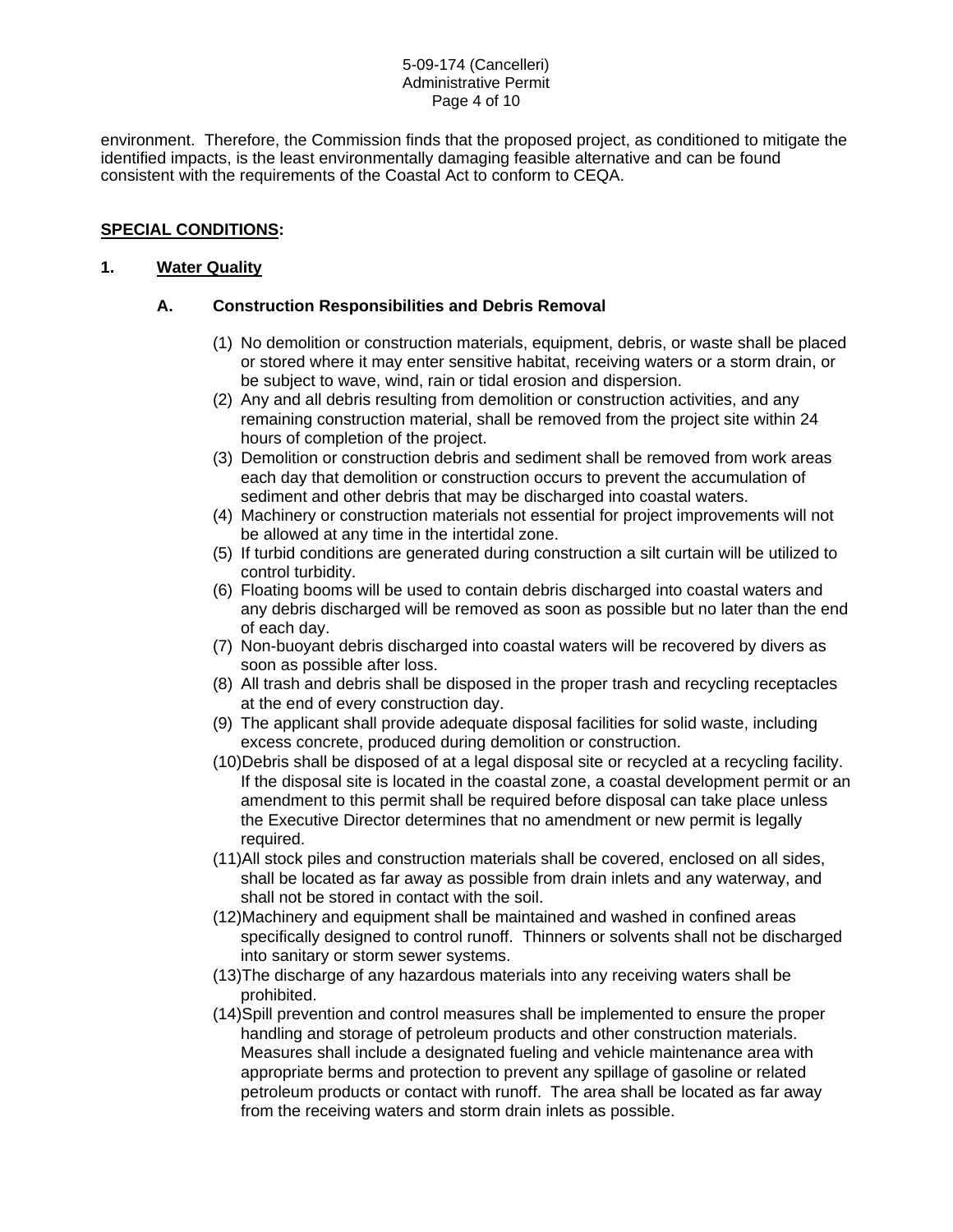- (15)Best Management Practices (BMPs) and Good Housekeeping Practices (GHPs) designed to prevent spillage and/or runoff of demolition or construction-related materials, and to contain sediment or contaminants associated with demolition or construction activity, shall be implemented prior to the on-set of such activity
- (16)All BMPs shall be maintained in a functional condition throughout the duration of construction activity.

### **B. Best Management Practices Program**

By acceptance of this permit the applicant agrees that the long-term water-borne berthing of boat(s) in the approved dock and/or boat slip will be managed in a manner that protects water quality pursuant to the implementation of the following BMPs.

- (1) Boat Cleaning and Maintenance Measures:
	- a. In-water top-side and bottom-side boat cleaning shall minimize the discharge of soaps, paints, and debris.
	- b. In-the-water hull scraping or any process that occurs under water that results in the removal of paint from boat hulls shall be prohibited. Only detergents and cleaning components that are designated by the manufacturer as phosphatefree and biodegradable shall be used, and the amounts used minimized.
	- c. The applicant shall minimize the use of detergents and boat cleaning and maintenance products containing ammonia, sodium hypochlorite, chlorinated solvents, petroleum distillates or lye.
- (2) Solid and Liquid Waste Management Measures:
	- a. All trash, recyclables, and hazardous wastes or potential water contaminants, including old gasoline or gasoline with water, absorbent materials, oily rags, lead acid batteries, anti-freeze, waste diesel, kerosene and mineral spirits will be disposed of in a proper manner and will not at any time be disposed of in the water or gutter.
- (3) Petroleum Control Management Measures:
	- a. Boaters will practice preventive engine maintenance and will use oil absorbents in the bilge and under the engine to prevent oil and fuel discharges. Oil absorbent materials shall be examined at least once a year and replaced as necessary. Used oil absorbents are hazardous waste in California. Used oil absorbents must therefore be disposed in accordance with hazardous waste disposal regulations. The boaters will regularly inspect and maintain engines, seals, gaskets, lines and hoses in order to prevent oil and fuel spills. The use of soaps that can be discharged by bilge pumps is prohibited.
	- b. If the bilge needs more extensive cleaning (e.g., due to spills of engine fuels, lubricants or other liquid materials), the boaters will use a bilge pump-out facility or steam cleaning services that recover and properly dispose or recycle all contaminated liquids.
	- c. Bilge cleaners containing detergents or emulsifiers will not be used for bilge cleaning since they may be discharged to surface waters by the bilge pumps.
- **2. Eelgrass Survey**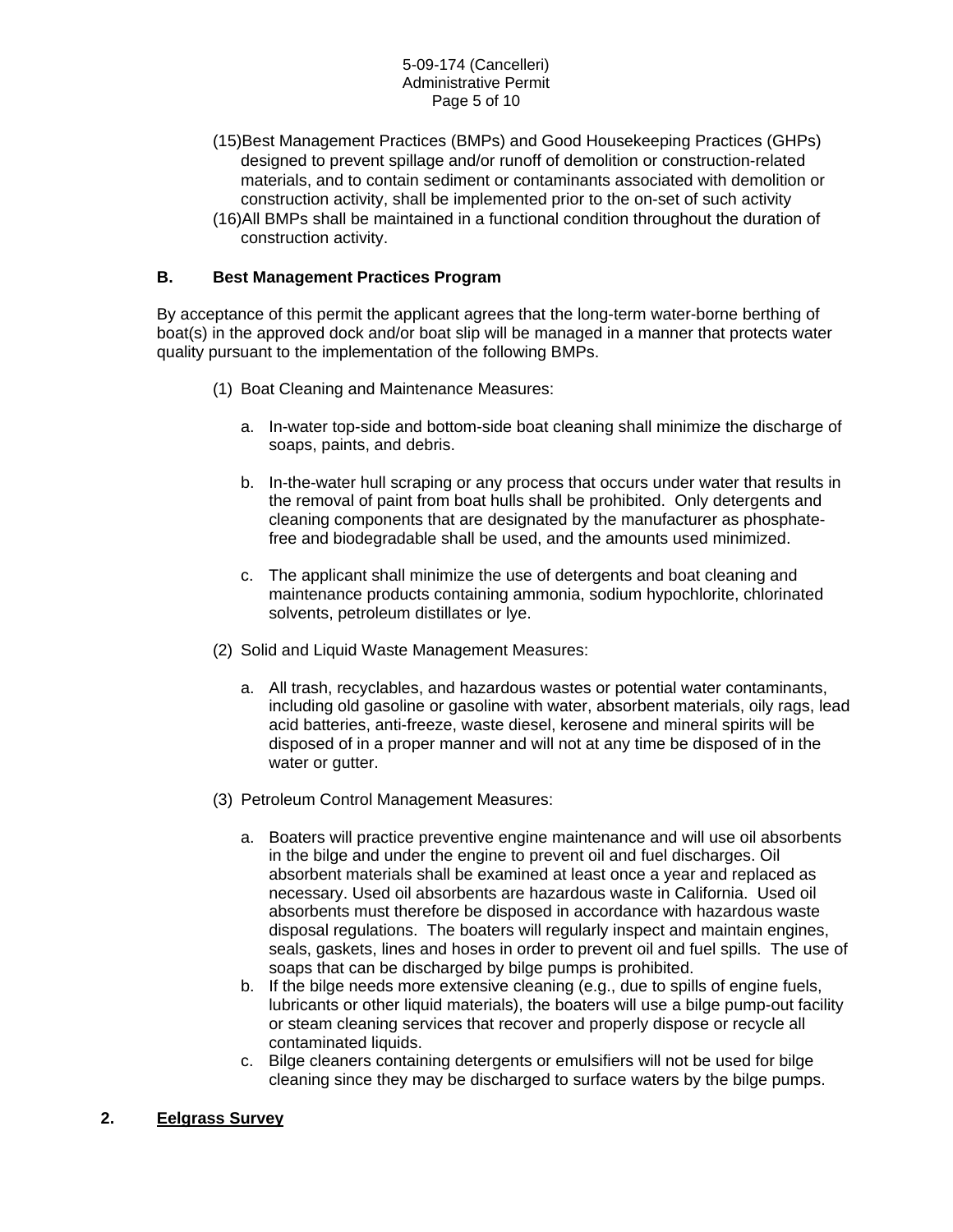- **A. Pre Construction Eelgrass Survey**. A valid pre-construction eelgrass (Zostera marina) survey shall be completed during the period of active growth of eelgrass (typically March through October). The pre-construction survey shall be completed prior to the beginning of construction and shall be valid until the next period of active growth. The survey shall be prepared in full compliance with the "Southern California Eelgrass Mitigation Policy" Revision 8 (except as modified by this special condition) adopted by the National Marine Fisheries Service and shall be prepared in consultation with the California Department of Fish and Game. The applicant shall submit the eelgrass survey for the review and approval of the Executive Director within five (5) business days of completion of each eelgrass survey and in any event no later than fifteen (15) business days prior to commencement of any development. If the eelgrass survey identifies any eelgrass within the project area which would be impacted by the proposed project, the development shall require an amendment to this permit from the Coastal Commission or a new coastal development permit.
- **B. Post Construction Eelgrass Survey**. If any eelgrass is identified in the project area by the survey required in subsection A of this condition above, within one month after the conclusion of construction, the applicant shall survey the project site to determine if any eelgrass was adversely impacted. The survey shall be prepared in full compliance with the "Southern California Eelgrass Mitigation Policy" Revision 8 (except as modified by this special condition) adopted by the National Marine Fisheries Service and shall be prepared in consultation with the California Department of Fish and Game. The applicant shall submit the post-construction eelgrass survey for the review and approval of the Executive Director within thirty (30) days after completion of the survey. If any eelgrass has been impacted, the applicant shall replace the impacted eelgrass at a minimum 1.2:1 ratio on-site, or at another location, in accordance with the Southern California Eelgrass Mitigation Policy. All impacts to eelgrass habitat shall be mitigated at a minimum ratio of 1.2:1 (mitigation:impact). The exceptions to the required 1.2:1 mitigation ratio found within SCEMP shall not apply. Implementation of mitigation shall require an amendment to this permit or a new coastal development permit unless the Executive Director determines that no amendment or new permit is required.

# **3. Pre-construction** *Caulerpa Taxifolia* **Survey**

- **A.** Not earlier than 90 days nor later than 30 days prior to commencement or re-commencement of any development authorized under this coastal development permit (the "project"), the applicant shall undertake a survey of the project area and a buffer area at least 10 meters beyond the project area to determine the presence of the invasive alga *Caulerpa taxifolia*. The survey shall include a visual examination of the substrate.
- **B.** The survey protocol shall be prepared in consultation with the Regional Water Quality Control Board, the California Department of Fish and Game, and the National Marine Fisheries Service.
- **C.** Within five (5) business days of completion of the survey, the applicant shall submit the survey:
	- (1) for the review and approval of the Executive Director; and
	- (2) to the Surveillance Subcommittee of the Southern California Caulerpa Action Team (SCCAT). The SCCAT Surveillance Subcommittee may be contacted through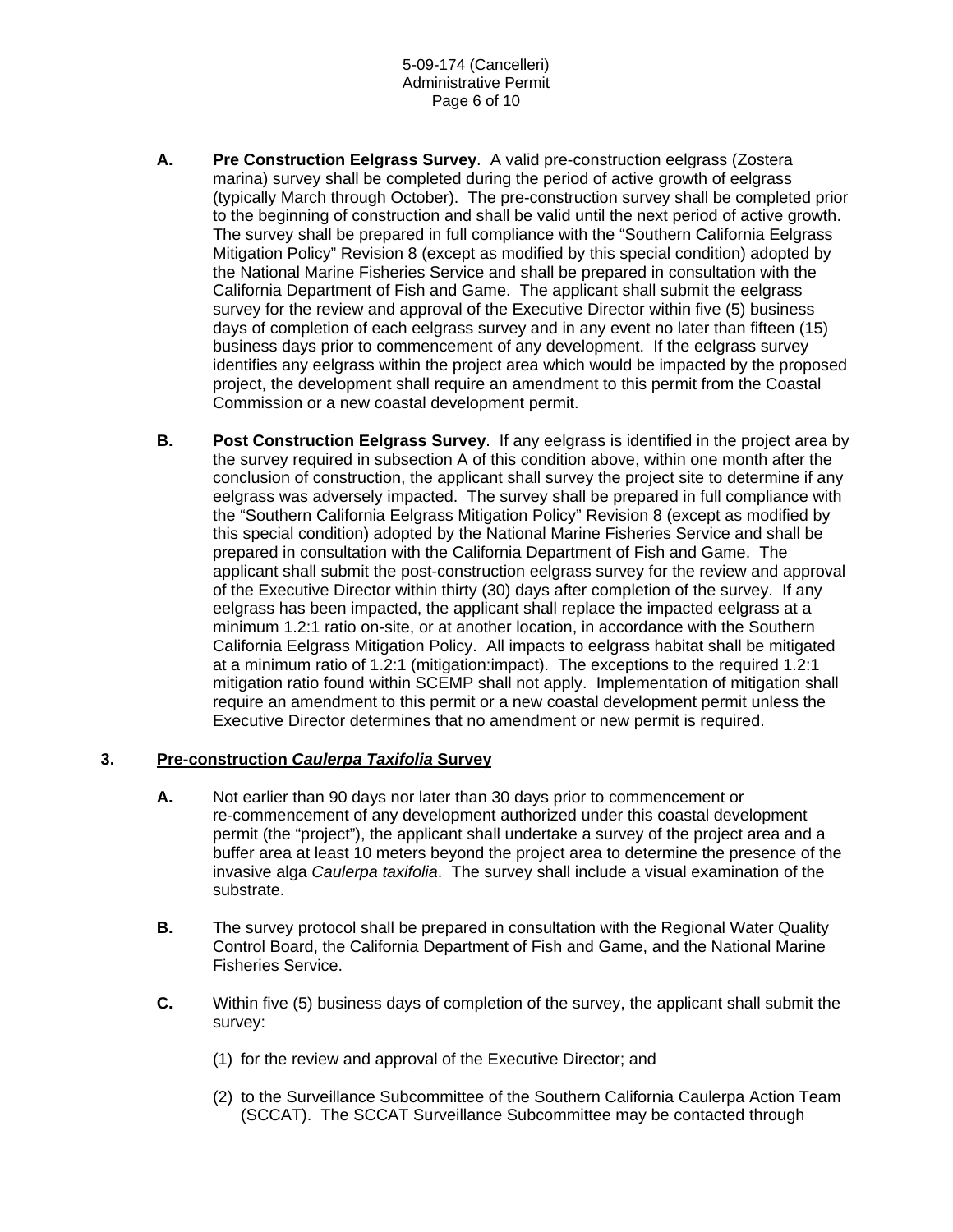William Paznokas, California Department of Fish & Game (858/467-4218) or Robert Hoffman, National Marine Fisheries Service (562/980-4043), or their successors.

**D.** If *Caulerpa taxifolia* is found within the project or buffer areas, the applicant shall not proceed with the project until 1) the applicant provides evidence to the Executive Director that all *C. taxifolia* discovered within the project and buffer area has been eliminated in a manner that complies with all applicable governmental approval requirements, including but not limited to those of the California Coastal Act, or 2) the applicant has revised the project to avoid any contact with *C. taxifolia*. No revisions to the project shall occur without a Coastal Commission approved amendment to this coastal development permit unless the Executive Director determines that no amendment is legally required.

# **ACKNOWLEDGMENT OF PERMIT RECEIPT/ACCEPTANCE OF CONTENTS:**

\_\_\_\_\_\_\_\_\_\_\_\_\_\_\_\_\_\_\_\_\_\_\_\_\_\_\_\_ \_\_\_\_\_\_\_\_\_\_\_\_\_\_\_\_\_\_\_\_\_\_

I/We acknowledge that I/we have received a copy of this permit and have accepted its contents including all conditions.

Applicant's Signature Date of Signing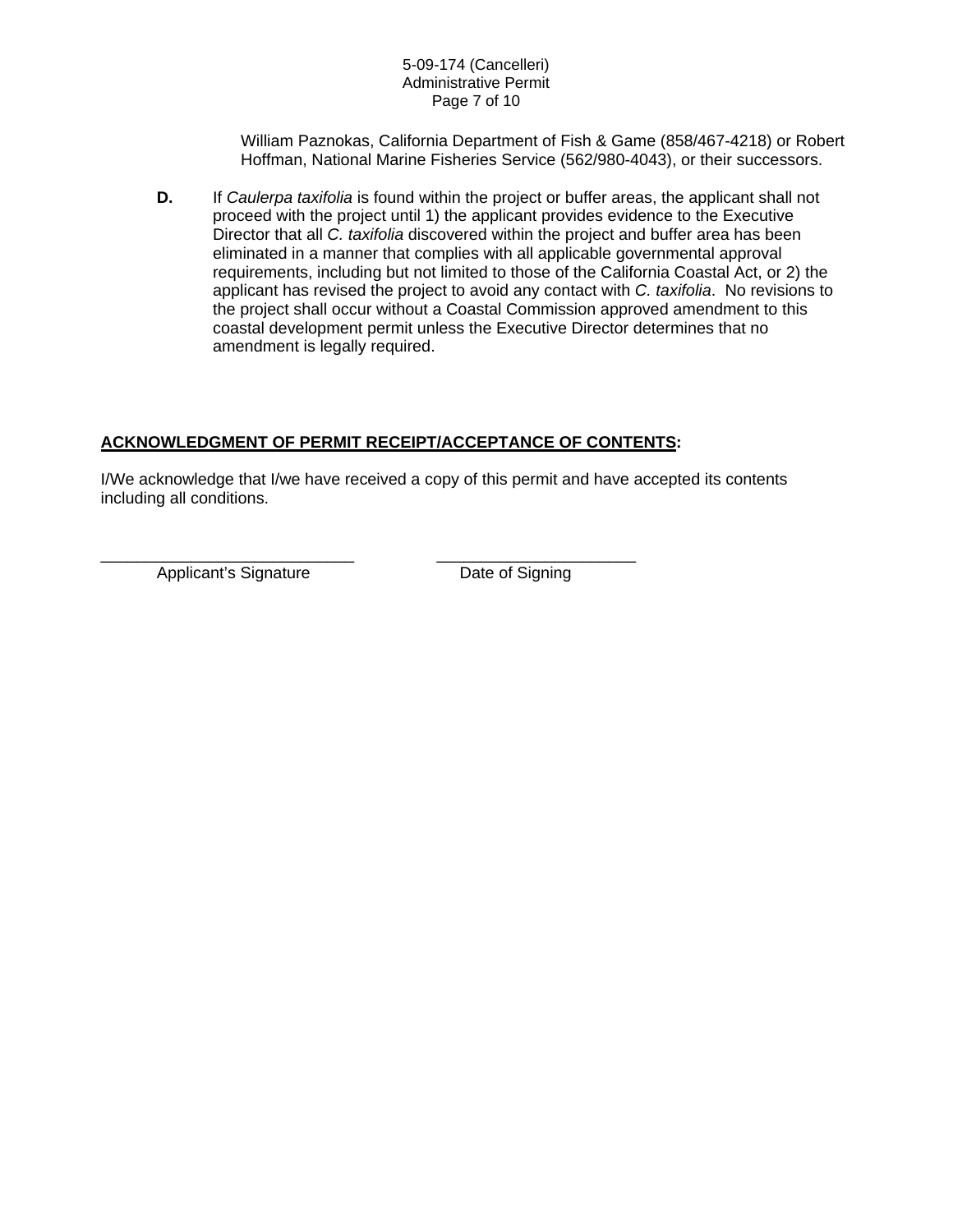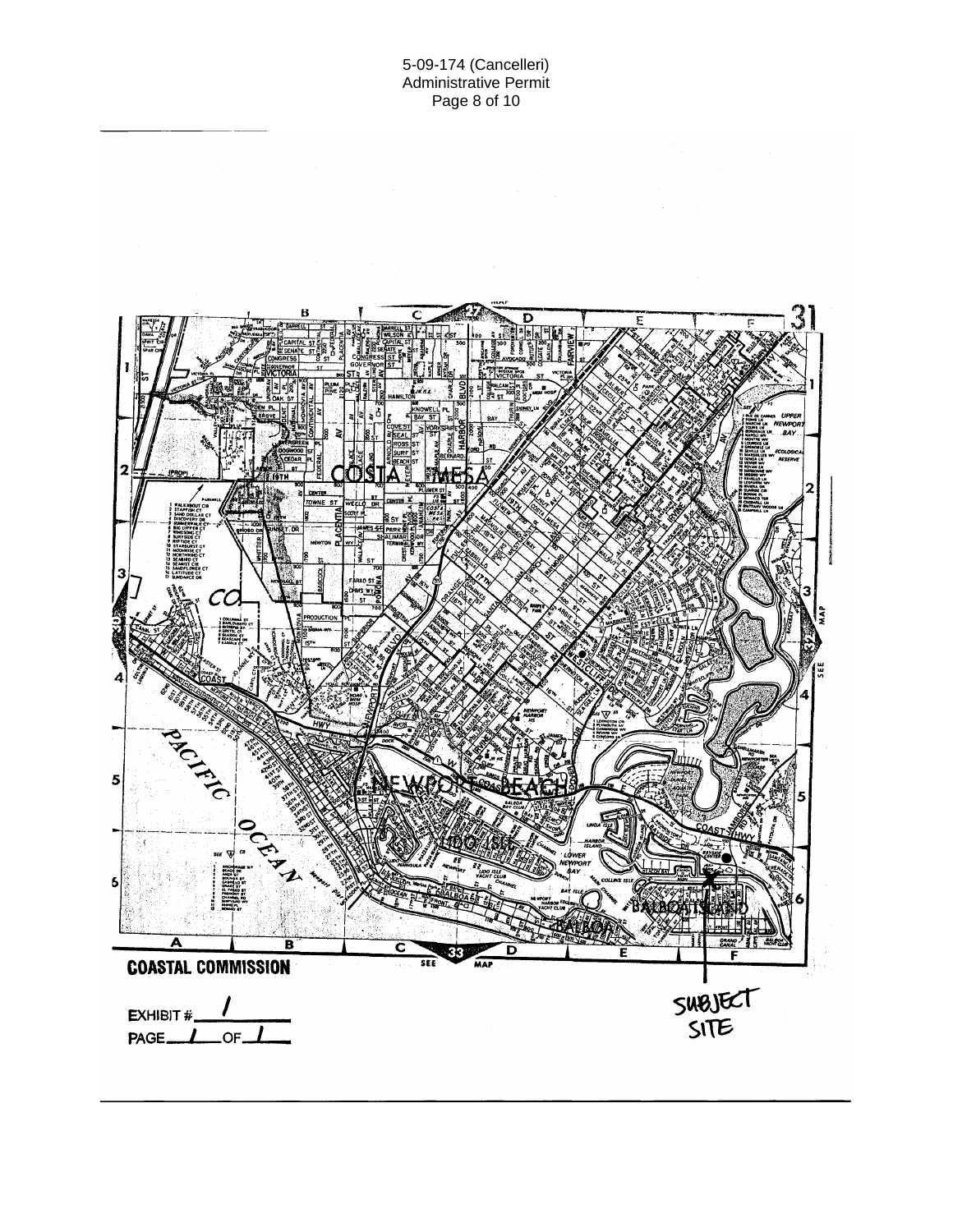5-09-174 (Cancelleri) Administrative Permit Page 9 of 10